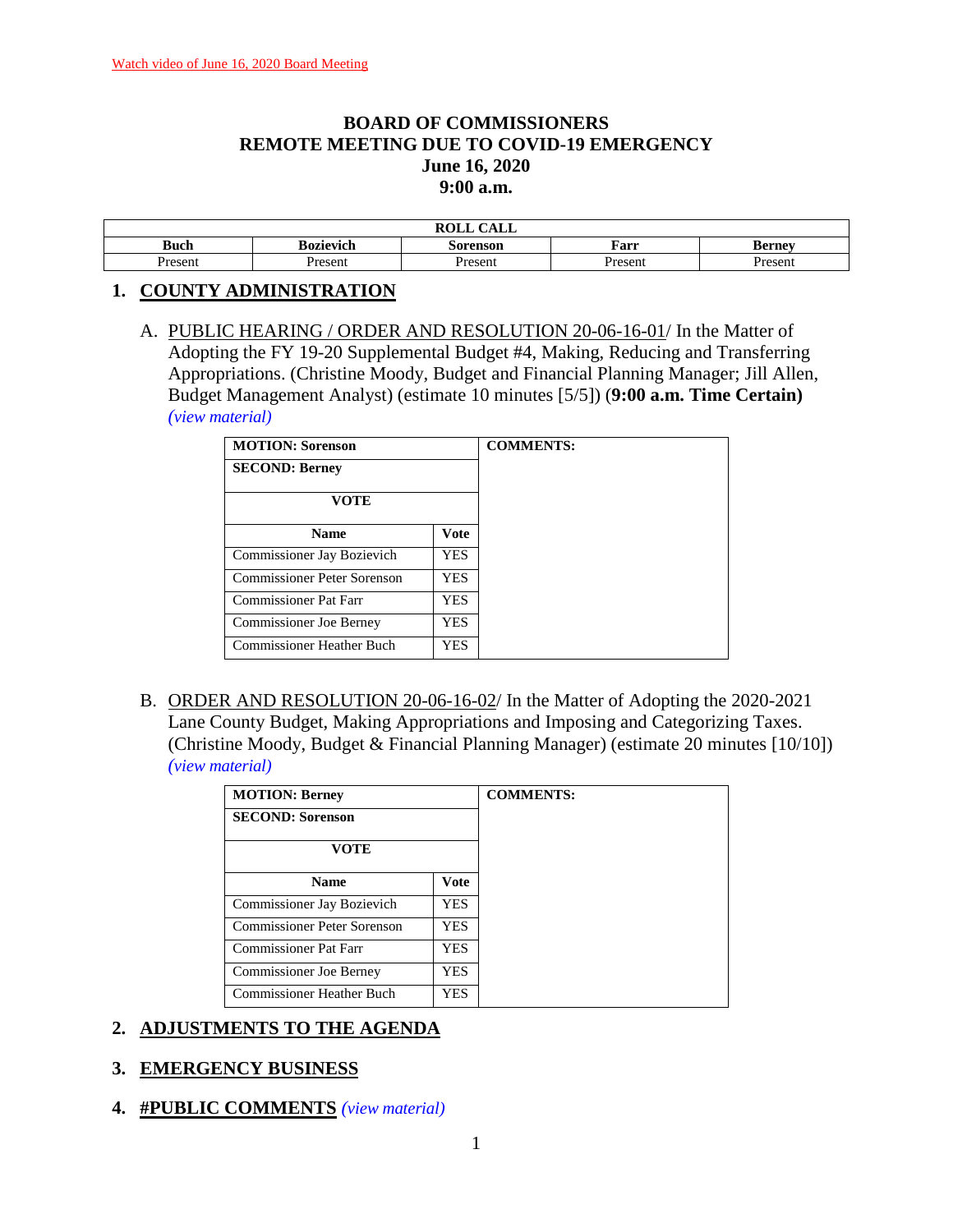# **5. COMMISSIONERS' RESPONSE TO PUBLIC COMMENTS AND/OR OTHER ISSUES AND REMONSTRANCE (estimate 10 minutes)**

# **6. CONSENT CALENDAR**

### A. COUNTY ADMINISTRATION

- 1) Approval of minutes: 6/9/2020 *(view [material\)](http://www.lanecountyor.gov/UserFiles/Servers/Server_3585797/File/Government/BCC/2020/2020_AGENDAS/061620agenda/T.6.A.1.pdf)*
- 2) ORDER 20-06-16-03/ In the Matter of Awarding a Contract for Modernizing Four (4) Elevators in the Lane County Adult Corrections Facility, including Warranty and Preventative Maintenance for Those Elevators, and Delegating Authority to the County Administrator to Execute the Contract. (Mike Penwell, Capital Projects Manager) *(view [material\)](http://www.lanecountyor.gov/UserFiles/Servers/Server_3585797/File/Government/BCC/2020/2020_AGENDAS/061620agenda/T.6.A.2.pdf)*
- B. COUNTY COUNSEL
	- 1) ORDER 20-06-16-04/ In the Matter of Approving 14 contracts and 8 Contract Amendments and Delegating Authority to the County Administrator to Sign the Approved Contracts and Amendments. (James Chaney, Assistant County Counsel) *(view [material\)](http://www.lanecountyor.gov/UserFiles/Servers/Server_3585797/File/Government/BCC/2020/2020_AGENDAS/061620agenda/T.6.B.1.pdf)*
	- 2) ORDER 20-06-16-05/ In the Matter of Approving Renewal of Purchased Insurance Policies and Delegating Authority to the Risk Manager to Execute Renewal Documents. (Lisa Lacey, Risk Manager) *(view [material\)](http://www.lanecountyor.gov/UserFiles/Servers/Server_3585797/File/Government/BCC/2020/2020_AGENDAS/061620agenda/T.6.B.2.pdf)*
- C. HEALTH & HUMAN SERVICES
	- 1) ORDER 20-06-16-06/ In the Matter of Approving Three Contracts and Thirteen Contract Amendments, and Delegating Authority to the County Administrator to Sign the Approved Contracts and Amendments. (Karen Gaffney, Director) *(view [material\)](http://www.lanecountyor.gov/UserFiles/Servers/Server_3585797/File/Government/BCC/2020/2020_AGENDAS/061620agenda/T.6.C.1.pdf)*
	- 2) ORDER 20-06-16-07/ In the Matter of Appointing One Member to the Mental Health Advisory/Local Alcohol and Drug Planning Committee. (Karen Gaffney, Director) *(view [material\)](http://www.lanecountyor.gov/UserFiles/Servers/Server_3585797/File/Government/BCC/2020/2020_AGENDAS/061620agenda/T.6.C.2.pdf)*
	- 3) ORDER 20-06-16-08/ In the Matter of Delegating Authority to the Chair of the Board of Commissioners to Sign a Renewal Application for A residential Care Facility License at Youth Services. (Karen Gaffney, Director) *(view [material\)](http://www.lanecountyor.gov/UserFiles/Servers/Server_3585797/File/Government/BCC/2020/2020_AGENDAS/061620agenda/T.6.C.3.pdf)*
- D. PUBLIC WORKS
	- 1) ORDER 20-06-16-09/ In the Matter of Posting Weight Limits for Trucks Using the Fairview Creek Bridge (State Bridge No. 39C231) On Sharps Creek Road. (Peggy Keppler, County Engineer) *(view [material\)](http://www.lanecountyor.gov/UserFiles/Servers/Server_3585797/File/Government/BCC/2020/2020_AGENDAS/061620agenda/T.6.D.1.pdf)*

| <b>MOTION: Berney</b>      |      | <b>COMMENTS:</b> |
|----------------------------|------|------------------|
| <b>SECOND: Farr</b>        |      |                  |
| <b>VOTE</b>                |      |                  |
| <b>Name</b>                | Vote |                  |
| Commissioner Jay Bozievich | YES  |                  |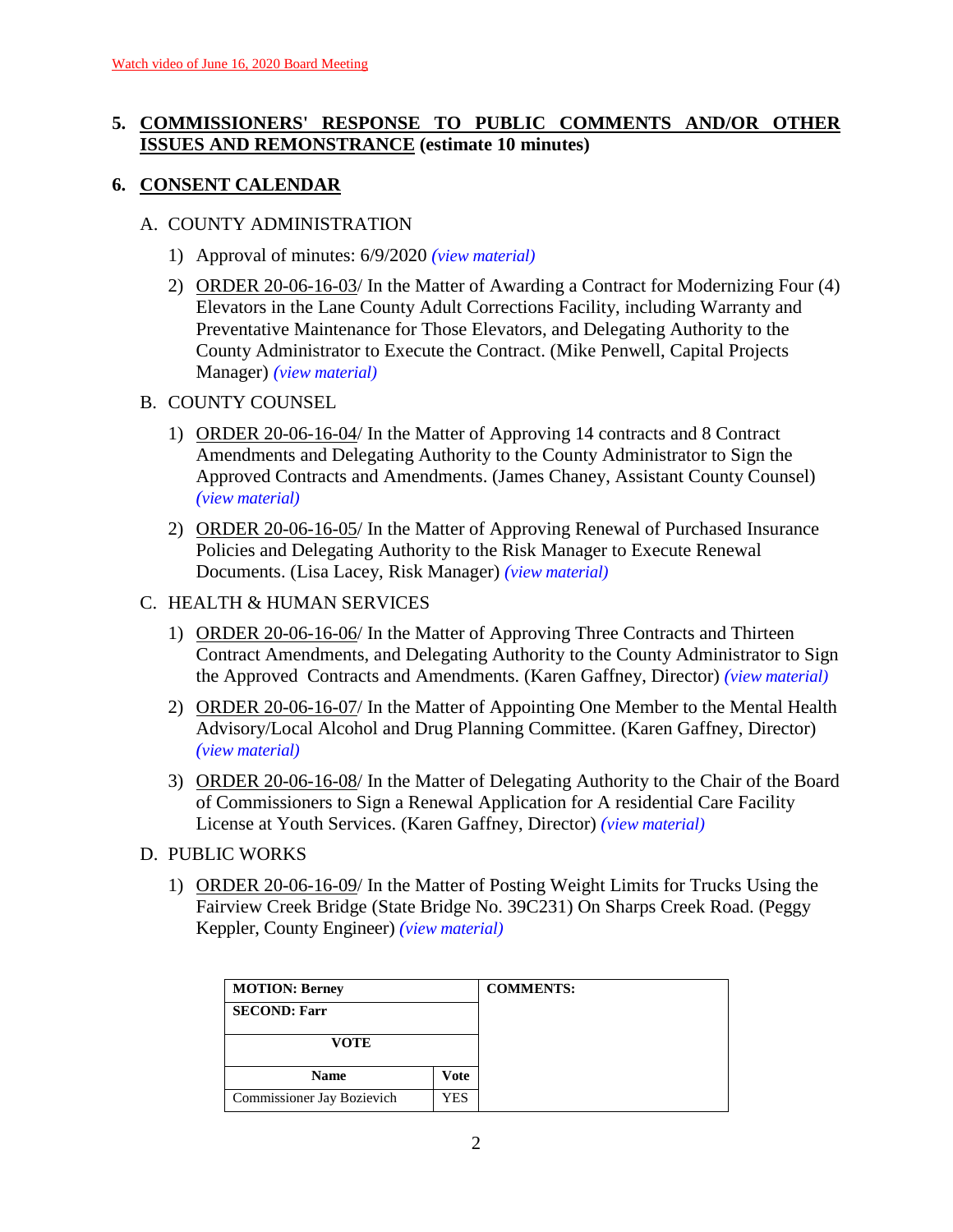| <b>Commissioner Peter Sorenson</b> | YES  |
|------------------------------------|------|
| <b>Commissioner Pat Farr</b>       | YES. |
| Commissioner Joe Berney            | YES  |
| <b>Commissioner Heather Buch</b>   | YES  |

# **7. COUNTY ADMINISTRATION**

- A. COVID-19 RESPONSE AND RECOVERY. (Steve Mokrohisky, County Administrator; Karen Gaffney, Director, Health & Human Services; Sheriff Clifton Harrold) (estimate 35 minutes [20/15])
- B. ORDER 20-06-16-10/ In the Matter of Awarding a Contract for Renovation of the Medication Assisted Treatment Program Clinic and Delegating Authority to the County Administrator to Execute the Contract. (Mike Penwell, Capital Projects Manager; Kachina Inman, Assistant Department Director) (estimate 10 minutes [5/5]) *(view [material\)](http://www.lanecountyor.gov/UserFiles/Servers/Server_3585797/File/Government/BCC/2020/2020_AGENDAS/061620agenda/T.7.B.pdf)*

| <b>MOTION: Berney</b>              |             | <b>COMMENTS:</b> |
|------------------------------------|-------------|------------------|
| <b>SECOND: Bozievich</b>           |             |                  |
| <b>VOTE</b>                        |             |                  |
| <b>Name</b>                        | <b>Vote</b> |                  |
| Commissioner Jay Bozievich         | <b>YES</b>  |                  |
| <b>Commissioner Peter Sorenson</b> | YES.        |                  |
| Commissioner Pat Farr              | YES.        |                  |
| <b>Commissioner Joe Berney</b>     | YES.        |                  |
| Commissioner Heather Buch          | YES.        |                  |

C. FIRST READING AND SETTING THE SECOND READING AND PUBLIC HEARING/ ORDINANCE 20-04/ In the Matter of Amending Chapter 8 of Lane Code to Extend the Term and Franchise Agreement with Comcast of Oregon Ii, for Operation of a Cable Communications System to December 30, 2021; Deleting and Replacing in Their Entirety Ordinance 12-07 and Ordinance 18-09. (Second Reading and Public Hearing 7/7/2020, 10:00 a.m. Time Certain) (Christine Moody, Budget & Financial Planning

Manager) (estimate 5 minutes [3/2]) *(view [material\)](http://www.lanecountyor.gov/UserFiles/Servers/Server_3585797/File/Government/BCC/2020/2020_AGENDAS/061620agenda/T.7.C.pdf)*

| <b>MOTION: Sorenson</b><br><b>SECOND: Berney</b><br>VOTE |            | <b>COMMENTS:</b> Second Reading and<br>Public Hearing set for 10:00 a.m. Time<br>Certain on July 7, 2020. |
|----------------------------------------------------------|------------|-----------------------------------------------------------------------------------------------------------|
| <b>Name</b>                                              | Vote       |                                                                                                           |
| Commissioner Jay Bozievich                               | YES.       |                                                                                                           |
| Commissioner Peter Sorenson                              | <b>YES</b> |                                                                                                           |
| <b>Commissioner Pat Farr</b>                             | YES.       |                                                                                                           |
| <b>Commissioner Joe Berney</b>                           | <b>YES</b> |                                                                                                           |
| <b>Commissioner Heather Buch</b>                         | YES        |                                                                                                           |

D. Announcements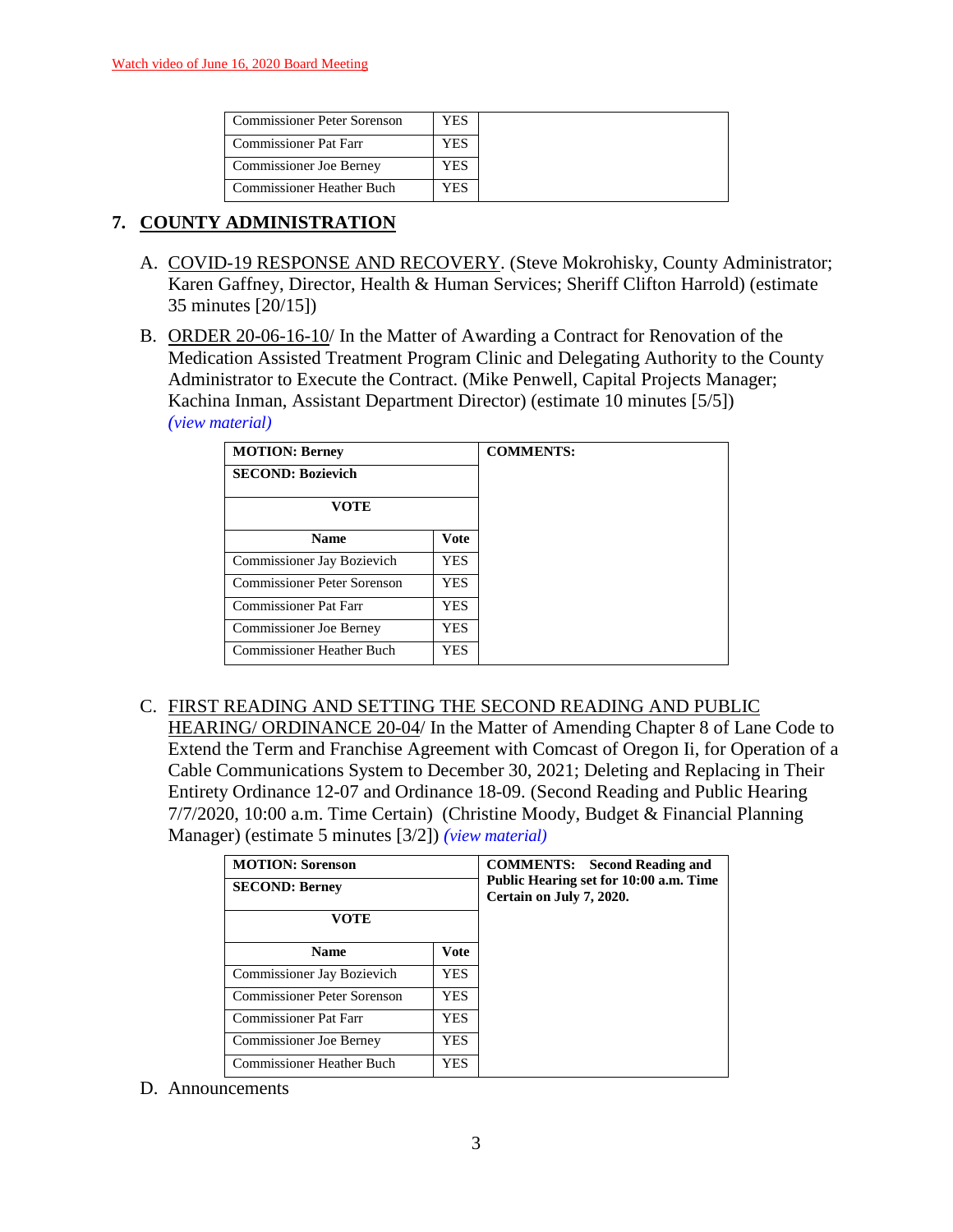# **8. PUBLIC WORKS**

A. ORDER 20-06-16-11/ In the Matter of Approving the Bylaws and Application Form for Establishing the Lane County Climate Advisory Committee. (PM & NBA 2/4/2020) (Dan Hurley, Director; Mark Nystrom, Lane County Climate Strategist) (estimate 60 minutes [20/40]) *(view [material\)](http://www.lanecountyor.gov/UserFiles/Servers/Server_3585797/File/Government/BCC/2020/2020_AGENDAS/061620agenda/T.8.A.pdf)*

| <b>MOTION: Berney</b>              |                | <b>COMMENTS:</b> |
|------------------------------------|----------------|------------------|
| <b>SECOND: Farr</b>                |                |                  |
| <b>VOTE</b>                        |                |                  |
| <b>Name</b>                        | Vote           |                  |
| Commissioner Jay Bozievich         | N <sub>O</sub> |                  |
| <b>Commissioner Peter Sorenson</b> | YES.           |                  |
| Commissioner Pat Farr              | <b>YES</b>     |                  |
| <b>Commissioner Joe Berney</b>     | YES            |                  |
| <b>Commissioner Heather Buch</b>   | YES.           |                  |

## **9. COUNTY COUNSEL**

### **10. EXECUTIVE SESSION as per ORS 192.660** (Remote Meeting)

# **11. OTHER BUSINESS**

### **Recess**

*During the COVID-19 global pandemic, the Board of Commissioners will be hosting their board meeting via webinar. To watch the live stream of the meeting, click [here](https://lanecounty.org/cms/One.aspx?portalId=3585881&pageId=7842434) – no registration is required to watch the live webcast. To participate in the public hearing portion of the meeting, please click [here](https://lanecounty.wufoo.com/forms/qtfx6g704gm958/) to register for the June 9th afternoon meeting as an audience participant. As an audience participant, your phone and webcam will be automatically muted, however, the board will be providing the opportunity for speakers during the public comment portion of the morning meeting. During the public comment portion of the meeting, participants will be asked to raise their "virtual" hand to be recognized to speak. When their name is called, their microphone will be unmuted and they will be given a specified amount of time for their public comment.* 

## **TUESDAY, JUNE 16 – REGULAR MEETING**

(1:30 p.m.) (REMOTE MEETING)

# **12. PUBLIC WORKS**

A. SECOND READING AND PUBLIC HEARING/ ORDINANCE 20-05/ In the Matter of Amending Lane Code Chapter 14 to Make Corrections Required by the Land Use Board of Appeals Remand of Ordinance 19-03 (LUBA No. 2019-128); Adopting a Savings and Severability Clause; and Declaring an Emergency. (File No. 509-PA20-05261). (PM & NBA 6/2/2020) (Lindsey Eichner, Interim Planning Supervisor)(estimate 30 minutes [10/20]) *(view [6/2/2020 material\)](http://www.lanecountyor.gov/UserFiles/Servers/Server_3585797/File/Government/BCC/2020/2020_AGENDAS/060220agenda/T.11.B.pdf)*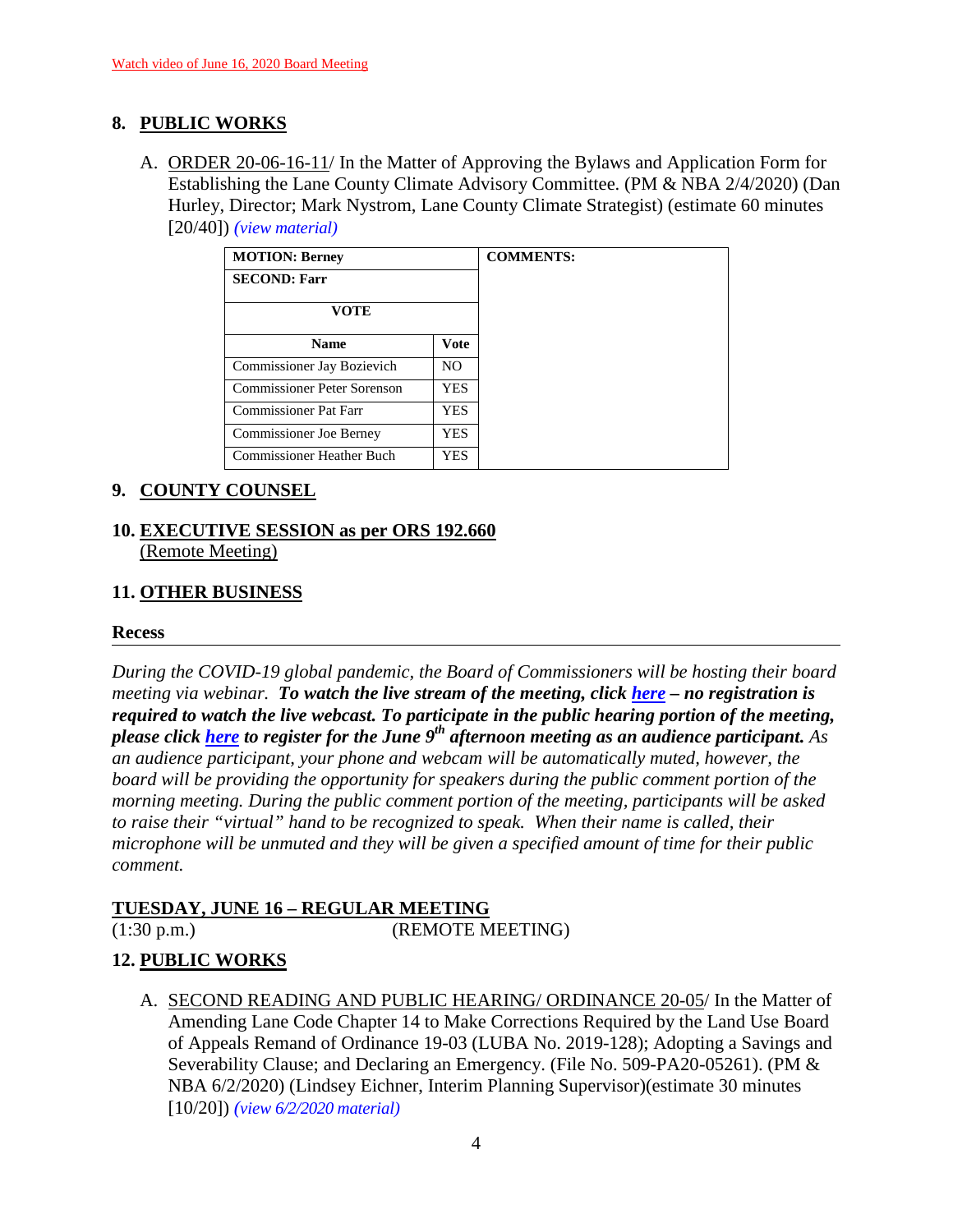| <b>MOTION: Bozievich</b>           |             | <b>COMMENTS:</b> |
|------------------------------------|-------------|------------------|
| <b>SECOND: Berney</b>              |             |                  |
| <b>VOTE</b>                        |             |                  |
| <b>Name</b>                        | <b>Vote</b> |                  |
| Commissioner Jay Bozievich         | <b>YES</b>  |                  |
| <b>Commissioner Peter Sorenson</b> | YES.        |                  |
| <b>Commissioner Pat Farr</b>       | YES.        |                  |
| Commissioner Joe Berney            | <b>YES</b>  |                  |
| <b>Commissioner Heather Buch</b>   | YES.        |                  |

B. SECOND READING AND PUBLIC HEARING/ ORDINANCE 20-06/ In the Matter of Amending Lane Code (LC) 16.090 (Definitions), LC 16.210 (F-1 Zone), LC 16.211 (F-2 Zone), LC 16.212 (EFU Zone), LC 16.214 (ML Zone), and LC 16.264 (Telecommunications Tower Standards) to Make Corrections Required by the Land Use Board of Appeals Remand of Ordinance 18–08 (Luba No. 2019–024); Adopting a Savings and Severability Clause; and Declaring an Emergency. (File No. 509-PA20- 05262) (PM & NBA 6/2/2020) (Lindsey Eichner, Interim Planning Supervisor)(estimate 45 minutes [15/30]) *(view [6/2/2020 material\)](http://www.lanecountyor.gov/UserFiles/Servers/Server_3585797/File/Government/BCC/2020/2020_AGENDAS/060220agenda/T.11.C.pdf)*

| <b>MOTION: Bozievich</b>     |            | <b>COMMENTS:</b> |
|------------------------------|------------|------------------|
| <b>SECOND: Berney</b>        |            |                  |
| VOTE                         |            |                  |
| <b>Name</b>                  | Vote       |                  |
| Commissioner Jay Bozievich   | YES.       |                  |
| Commissioner Peter Sorenson  | <b>YES</b> |                  |
| <b>Commissioner Pat Farr</b> | YES.       |                  |
| Commissioner Joe Berney      | YES.       |                  |
| Commissioner Heather Buch    | <b>YES</b> |                  |

C. SECOND READING AND PUBLIC HEARING/ ORDINANCE NO. 20-07/ In the Matter of Amending Lane Code 16.251 (Nonconforming Uses, Rural Comprehensive Plan) to Extend the Time Period Before Nonconforming Uses are Considered Discontinued, and to Update Chapter 14 References. (File No. 509-PA20-05239) (PM & NBA 6/2/2020) (Shawna Adams, Senior Planner)(estimate 50 minutes [15/35]) *(view 6/2/2020 [material\)](http://www.lanecountyor.gov/UserFiles/Servers/Server_3585797/File/Government/BCC/2020/2020_AGENDAS/060220agenda/T.11.D.pdf) (view [supplemental material\)](http://www.lanecountyor.gov/UserFiles/Servers/Server_3585797/File/Government/BCC/2020/2020_AGENDAS/061620agenda/T.12.CSupp.pdf)*

| <b>MOTION: Bozievich</b>     |      | <b>COMMENTS:</b> |
|------------------------------|------|------------------|
| <b>SECOND: Berney</b>        |      |                  |
| VOTE                         |      |                  |
| <b>Name</b>                  | Vote |                  |
| Commissioner Jay Bozievich   | YES. |                  |
| Commissioner Peter Sorenson  | YES  |                  |
| <b>Commissioner Pat Farr</b> | YES. |                  |